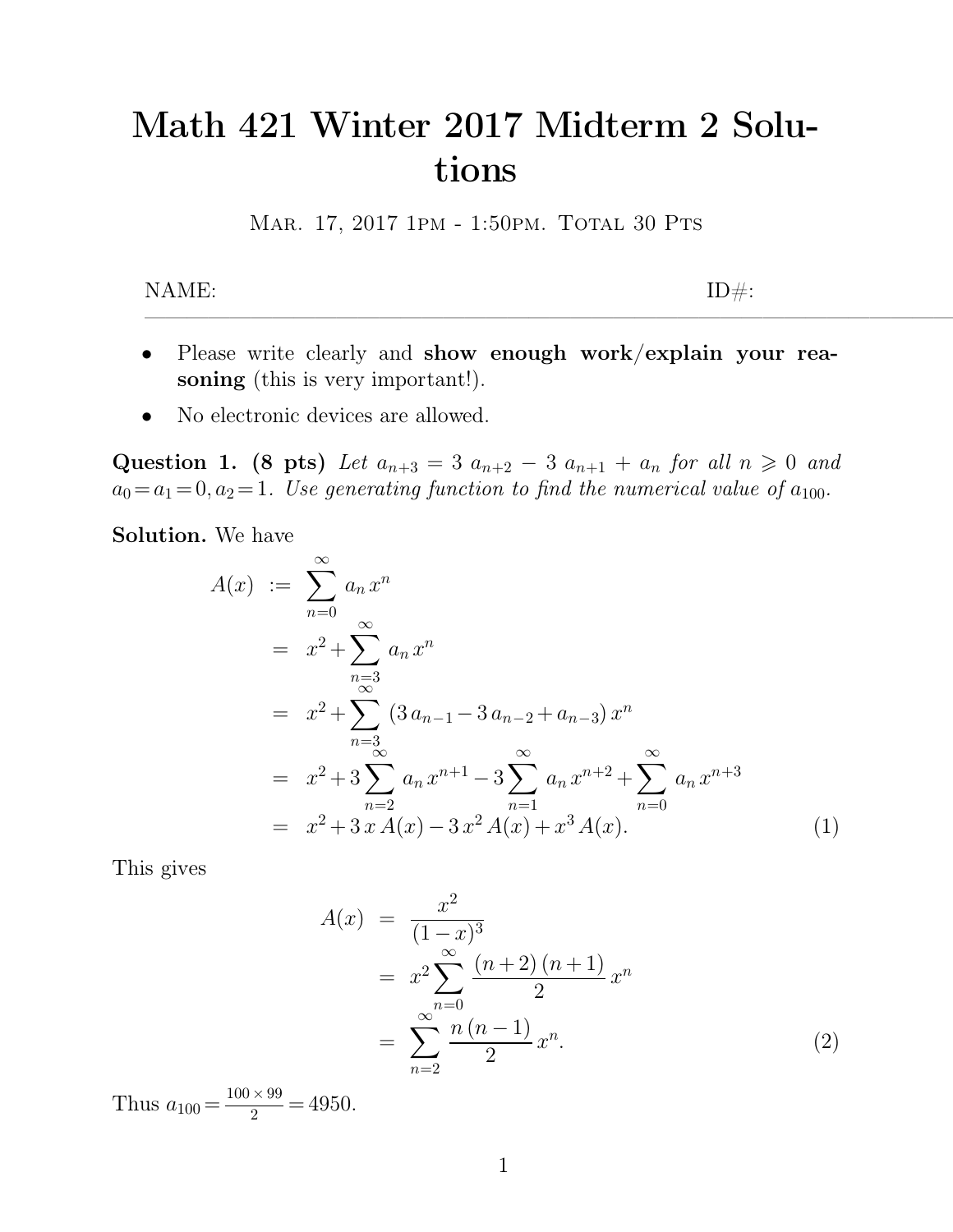**2** MATH 421 WINTER 2017 MIDTERM 2 SOLUTIONS<br> **Question 2. (7 pts)** *Find the number of different ways distributing n different*<br> *balls to four boxes where an odd number of balls are in the fourth box. balls to four boxes where an odd number of different ways distributing n differe balls to four boxes where an odd number of balls are in the fourth box.*<br> **balls to four boxes where an odd number of balls are in the fourt Solution 2.** (7 pts) Find the number of differentially to four boxes where an odd number of box<br> **Solution.** The generating function is<br>  $\sum_{n=0}^{\infty} a_n$ balls to four boxes where an odd number of balls are in the fourth box.<br>**Solution.** The generating function is

$$
\sum_{n=0}^{\infty} \frac{a_n}{n!} x^n =: E(x) = \left(1 + x + \frac{x^2}{2!} + \cdots \right)^3 \left(x + \frac{x^3}{3!} + \cdots \right)
$$

$$
= e^{3x} \left(\frac{e^x - e^{-x}}{2} \right)
$$

$$
= \frac{1}{2} (e^{4x} - e^{2x})
$$

$$
= \sum_{n=0}^{\infty} \frac{4^n - 2^n}{2 \cdot n!} x^n.
$$
(3)  
Therefore  $a_n = \frac{4^n - 2^n}{2}$ .  
Question 3. (12 pts) Find the number of ways to color the eight vertices of a regular octagon with 2 colors, if

Therefore  $a_n = \frac{4^n - 2^n}{2}$ .  $\frac{-2}{2}$ .

*a<sub>n</sub>* =  $\frac{4^n - 2^n}{2}$ .<br> **Question 3. (12 pts)** *Find the number*<br> *a regular octagon with 2 colors, if*<br> *a*) (**6 pts**) *only rotations are allowed.* Frefore  $a_n = \frac{4^n - 2^n}{2}$ .<br> **estion 3. (12 pts)** *Find the number of wa*<br> *gaular octagon with 2 colors, if*<br> *a*) (6 pts) *only rotations are allowed;*<br> *b*) (6 pts) *both rotation and flipping are a* **estion 3. (12 pts)** *Find the number of ways to color is gular octagon with 2 colors, if*<br> *a*) (**6 pts)** *only rotations are allowed;*<br> *b*) (**6 pts)** *both rotation and flipping are allowed.*<br> **ution.** Mark the eight ve *a regular octagon with 2 colors, if*<br> *a*) (6 pts) *only rotations are allowed;*<br> **Solution.** Mark the eight vertices, from the top left, counter-clockwise, 1,2,...,8.<br>
a) Then the eight rotations are:

- 
- a) (6 pts) only rotations are allowed;<br>b) (6 pts) both rotation and flipping oution. Mark the eight vertices, from the<br>a) Then the eight rotations are:<br> $\bullet$   $i = (1)(2)\cdots(8), c(i) = 8;$

**pts)** both rotation and flipping are a<br>Mark the eight vertices, from the top<br>ien the eight rotations are:<br> $i = (1)(2)\cdots(8), c(i) = 8;$ <br> $g_1 = (12345678), c(g_1) = 1;$ Mark the eight vertices, from the top left<br>
ren the eight rotations are:<br>
•  $i = (1)(2)\cdots(8), c(i) = 8;$ <br>
•  $g_1 = (12345678), c(g_1) = 1;$ <br>
•  $g_2 = (1357) (2468), c(g_2) = 2;$ 

- -
	-
- **e** i = (1)(2)…(8),  $c(i) = 8$ ;<br> **e**  $g_1 = (12345678), c(g_1) = 1$ ;<br> **e**  $g_2 = (1357)(2468), c(g_2) = 2$ ;<br> **e**  $g_3 = (14725836), c(g_3) = 1$ ;
	-
	- $i = (1)(2)\cdots(8), c(i) = 8;$ <br>
	  $g_1 = (12345678), c(g_1) = 1;$ <br>
	  $g_2 = (1357)(2468), c(g_2) = 2;$ <br>
	  $g_3 = (14725836), c(g_3) = 1;$ <br>
	  $g_4 = (15)(26)(37)(48), c(g_4) = 4;$ *g*<sub>1</sub> = (12345678), *c*(*g*<sub>1</sub>) = 1;<br> *g*<sub>2</sub> = (1357) (2468), *c*(*g*<sub>2</sub>) = 2;<br> *g*<sub>3</sub> = (14725836), *c*(*g*<sub>3</sub>) = 1;<br> *g*<sub>4</sub> = (15)(26)(37)(48), *c*(*g*<sub>4</sub>) = 4;<br> *g*<sub>5</sub> = (16385274), *c*(*g*<sub>5</sub>) = 1; •  $g_2 = (1357) (2468), c(g_2) = 2;$ <br>
	•  $g_3 = (14725836), c(g_3) = 1;$ <br>
	•  $g_4 = (15)(26)(37)(48), c(g_4) = 4;$ <br>
	•  $g_5 = (16385274), c(g_5) = 1;$ <br>
	•  $g_6 = (1753)(2864), c(g_6) = 2;$ *g*<sub>3</sub> = (14725836), *c*(*g*<sub>3</sub>) = 1;<br> *g*<sub>4</sub> = (15)(26)(37)(48), *c*(*g*<sub>4</sub>) = 4;<br> *g*<sub>5</sub> = (16385274), *c*(*g*<sub>5</sub>) = 1;<br> *g*<sub>6</sub> = (1753)(2864), *c*(*g*<sub>6</sub>) = 2;<br> *g*<sub>7</sub> = (18765432), *c*(*g*<sub>7</sub>) = 1. •  $g_4 = (15)(26)(37)(48)$ ,  $c(g_4) = 4$ ;<br>
	•  $g_5 = (16385274)$ ,  $c(g_5) = 1$ ;<br>
	•  $g_6 = (1753)(2864)$ ,  $c(g_6) = 2$ ;<br>
	•  $g_7 = (18765432)$ ,  $c(g_7) = 1$ .<br>
	Thus the answer is<br>  $2^8 + 4 \times 2^1 + 2 \times 2^2 + 2^4$ 
		-
		- $g_6 = (1753)(2864), c(g_6) = 2;$ <br>•  $q_7 = (18765432), c(q_7) = 1.$
		-

$$
(2864), c(g6) = 2;\n432), c(g7) = 1.\n
$$
\frac{2^8 + 4 \times 2^1 + 2 \times 2^2 + 2^4}{8} = 36.
$$
\n(4)
$$